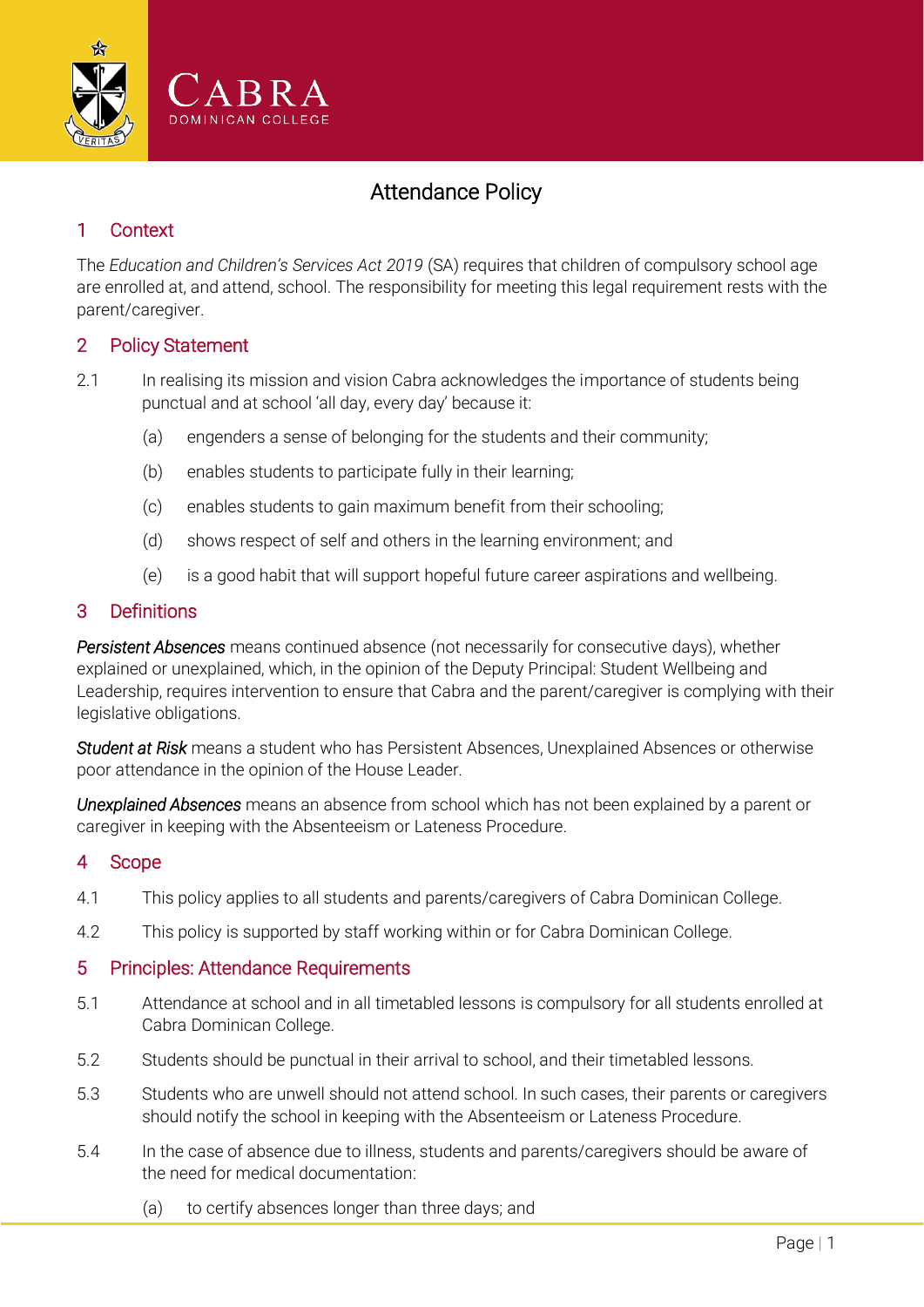

- (b) to excuse absences on due dates or scheduled dates for SACE assessments.
- 5.5 Students in the senior years may have timetables that allow greater flexibility in their studies (due to reduced subject numbers or VET commitments, for example). Notwithstanding this flexibility, full attendance and punctuality for all lessons (or, where applicable, vocational educational lessons) is required as an important part of achieving success.
- 5.6 Cabra is accountable to both the state and federal governments for maintaining accurate records of student attendance. As such, students and their parents/caregivers are required to adhere to the 'Absenteeism or Lateness Procedure' as detailed in the Student Handbook.
- <span id="page-1-0"></span>5.7 Cabra staff (including the Home Class Teacher, House Leader, Director of Students and Deputy Principal: Student Wellbeing and Leadership) will work with students and parents/caregivers to support Students at Risk with good attendance practices and punctuality.
- 5.8 Parents/caregivers have a responsibility to work in partnership with Cabra staff as required to ensure good attendance practices and mitigate against Persistent Absences.
- 5.9 Notwithstanding clause [5.7 above,](#page-1-0) Cabra may report Unexplained Absences or Persistent Absences to state and federal authorities, in keeping with Cabra's legislative requirements.

#### 6 Principles: Extended Student Absences

- 6.1 The College recognises that, from time to time, parents may seek to absent students from school for an extended period, such as for a holiday.
- 6.2 Whilst the College recognises the positive impact family holidays can have on a student's development, the College's position is that extended periods of absence from term time can negatively impact a student's learning program and as such, should be avoided where possible. In particular, parents of senior students need to be mindful:
	- (a) of the impact missed work can have on their child's South Australian Certificate of Education (SACE) outcome and final Year 12 result.
	- (b) of the many specific requirements that need to be completed to a satisfactory standard for the SACE.
	- (c) that absence due to family holiday does not entitle a student to special provisions; if compulsory SACE requirements are not met, it may result in a student having to repeat work, or catch up at a later date for SACE completion to be achieved.
- 6.3 If extended absence is unavoidable, parents/caregivers will need to ensure that they:
	- (a) make contact with the Deputy Principal: People, Culture and Operations;
	- (b) complete and send in the Principal Approved Application for Exemption from School, Form C, at least two weeks prior to the leave;
	- (c) for Year 10-12 students: Contact the Deputy Principal: Learning and Teaching regarding any SACE requirements and deadlines.
- 6.4 Additionally, Parents and Caregivers should be aware that extended absences may inhibit the ability for the College to provide a detailed academic report, due to the lack of learning evidence.
- 6.5 Cabra Dominican College staff are extremely generous with their time, however, it is an unreasonable expectation to ask teachers to spend additional time with students who have